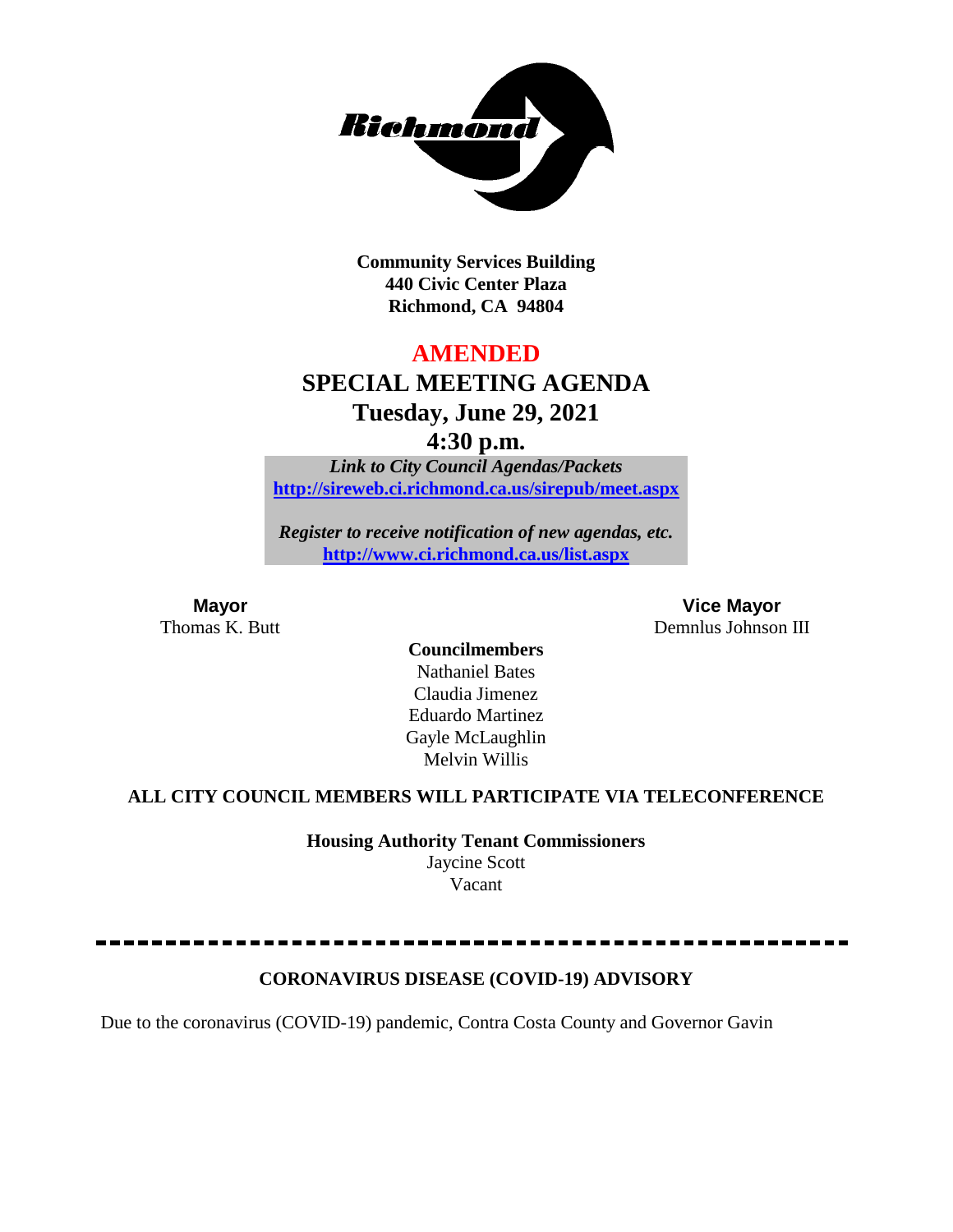Newsom have issued multiple orders requiring sheltering in place, social distancing, and reduction of person-to-person contact. Accordingly, Governor Gavin Newsom has issued executive orders that allow cities to hold public meetings via teleconferencing. Both **<https://www.coronavirus.cchealth.org/>** and **[http://www.ci.richmond.ca.us/3914/Richmond-](http://www.ci.richmond.ca.us/3914/Richmond-Coronavirus-Info)[Coronavirus-Info](http://www.ci.richmond.ca.us/3914/Richmond-Coronavirus-Info)** provide updated coronavirus information.

DUE TO THE SHELTER IN PLACE ORDERS, attendance at the City of Richmond City Council meeting will be limited to Council members, essential City of Richmond staff, and members of the news media. Public comment will be confined to items appearing on the agenda and will be limited to the methods provided below. Consistent with **Executive Orders N-29-20 and N-08-21** this meeting will utilize teleconferencing only. The following provides information on how the public can participate in this meeting.

#### **How to watch the meeting from home:**

- 1. KCRT Comcast Channel 28 or AT&T Uverse Channel 99
- 2. Livestream online at<http://www.ci.richmond.ca.us/3178/KCRT-Live>

#### **Public comment may be submitted by mail, email and/or Zoom video conference in the manner that follows; provided that no member of the public may submit more than one verbal comment per agenda item.**

- **1.** Via mail received by 1:00 p.m. the day of the meeting, sent to 450 Civic Center Plaza, 3rd Floor, Office of the Clerk, Richmond, CA 94804.
- **2.** Via email to [cityclerkdept@ci.richmond.ca.us](mailto:cityclerkdept@ci.richmond.ca.us) by 1:00 p.m. the day of the meeting.

Emails *MUST* contain in the subject line 1) public comments – Open Session prior to Closed Session; 2) public comments – Open Forum; or 3) public comments agenda item  $#$ [include the agenda item number]. All such email will be posted on-line and emailed to the City Council before the meeting is called to order. **No individual email will be read into the record. Due to the high volume of emails received, emails that do not contain the correct identifying information in the subject line may be overlooked and may not become part of the record. Email received after 1:00 p.m. will be posted on-line following the meeting as part of the supplemental materials attached to the meeting minutes.**

**3.** Via Zoom by video conference or by phone using the following link/call-in numbers – for Open Session and City Council:

**Please click the link below to join the webinar: <https://zoom.us/j/99312205643?pwd=MDdqNnRmS2k4ZkRTOWhlUldQOUF1Zz09> Passcode: ccmeeting**

**Or iPhone one-tap: US: +16699006833,,99312205643# or +13462487799,,99312205643# Or Telephone: Dial (for higher quality, dial a number based on your current location):**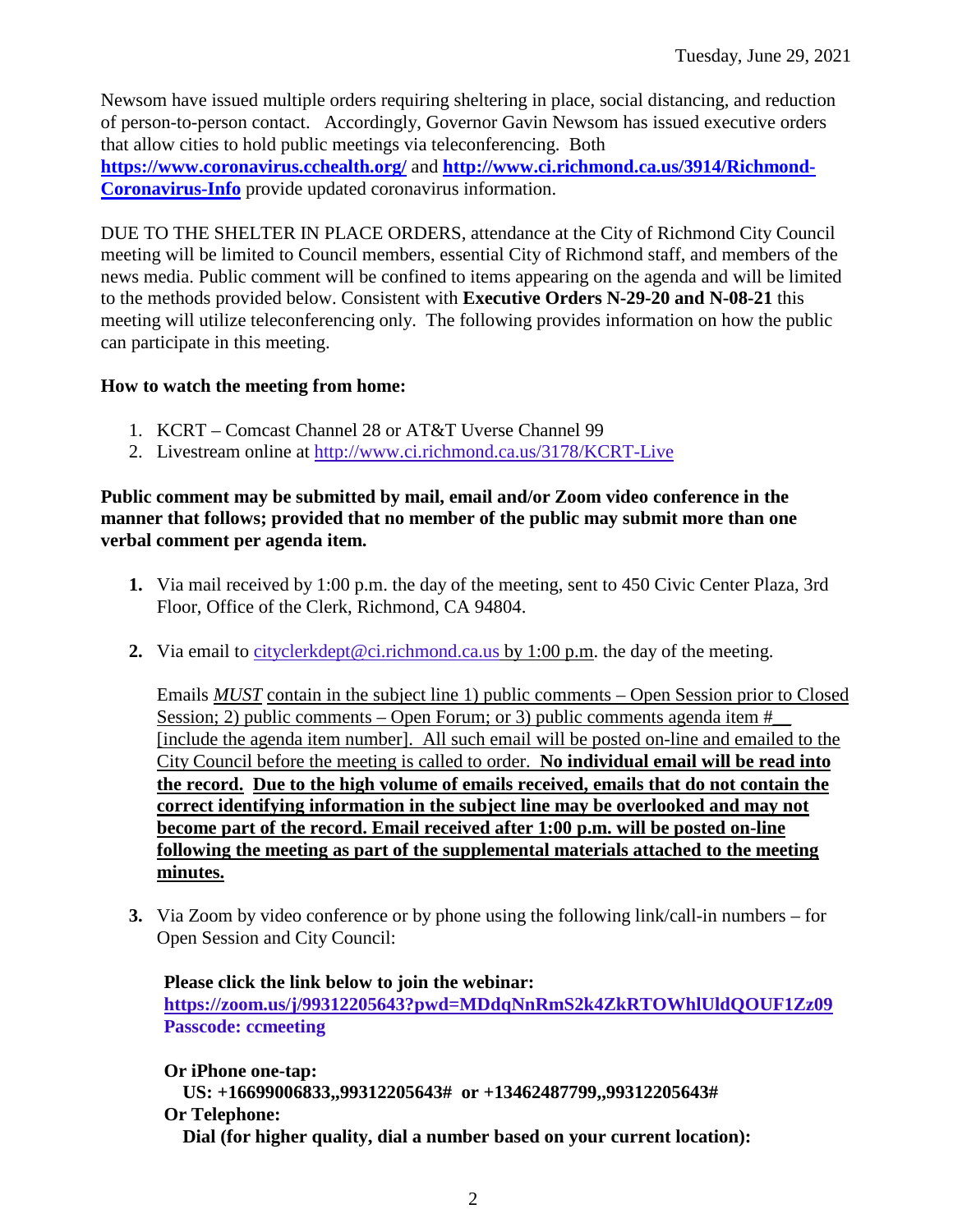#### Tuesday, June 29, 2021 **US: +1 669 900 6833 or +1 346 248 7799 or +1 253 215 8782 or +1 312 626 6799 or +1 929 205 6099 or +1 301 715 8592 Webinar ID: 993 1220 5643**

International numbers available: <https://zoom.us/u/aehrwCgISx>

a. To comment by video conference, click on the Participants button at the bottom of your screen and select the "Raise Your Hand" button to request to speak when Public Comment is being asked for. Speakers will be called upon in the order they select the "Raise Your Hand" feature. When called upon, press the unmute button. After the allotted time, you will then be re-muted.  $**$ 

b. To comment by phone, you will be prompted to "Raise Your Hand" by pressing "**\*9**" to request to speak when Public Comment is asked for. When called upon, you will be asked to unmuted by pressing \*6. After the allotted time, you will then be re-muted. Instructions of how to raise your hand by phone are available at:

[https://support.zoom.us/hc/en-us/articles/201362663 -Joining-a-meeting-by-phone.](https://support.zoom.us/hc/en-us/articles/201362663) \*\*

#### \*\***The mayor will announce the agenda item number and open public comment when appropriate. Individuals who would like to address the Council should raise their hand. The mayor will close public comment when public comment is concluded**.

**Open Forum for Public Comment:** Individuals who would like to address the City Council on matters not listed on the agenda or on items remaining on the consent calendar may do so under Open Forum.

*The City cannot guarantee that its network and/or the site will be uninterrupted. To ensure that the City Council receives your comments, you are strongly encouraged to submit your comments in writing in advance of the meeting.* 

#### **Record of all public comments:**

All public comments will be considered a public record, put into the official meeting record. All public comments will be available after the meeting as supplemental materials and will be posted as an attachment to the meeting minutes when the minutes are posted: [http://www.ci.richmond.ca.us/Archive.aspx?AMID=31.](http://www.ci.richmond.ca.us/Archive.aspx?AMID=31)

#### **Procedures for Removing Consent Calendar Items from the Consent Calendar**

Councilmembers and members of the public who wish to remove an item from the consent calendar must comply with the following procedures in order to remove an item from the consent calendar:

- 1. Telephone or email a City staff member who has knowledge of the subject matter by 2:00 p.m. on the day of meeting. Any staff member shown as an author of the agenda report for the particular item has knowledge of the subject matter and may be called.
- 2. Inform the City Clerk's Office by email at [cityclerkdept@ci.richmond.ca.us](mailto:cityclerkdept@ci.richmond.ca.us) or by phone at 510-620-6513, ext. 9, by 3:00 p.m. that they discussed the matter with staff with knowledge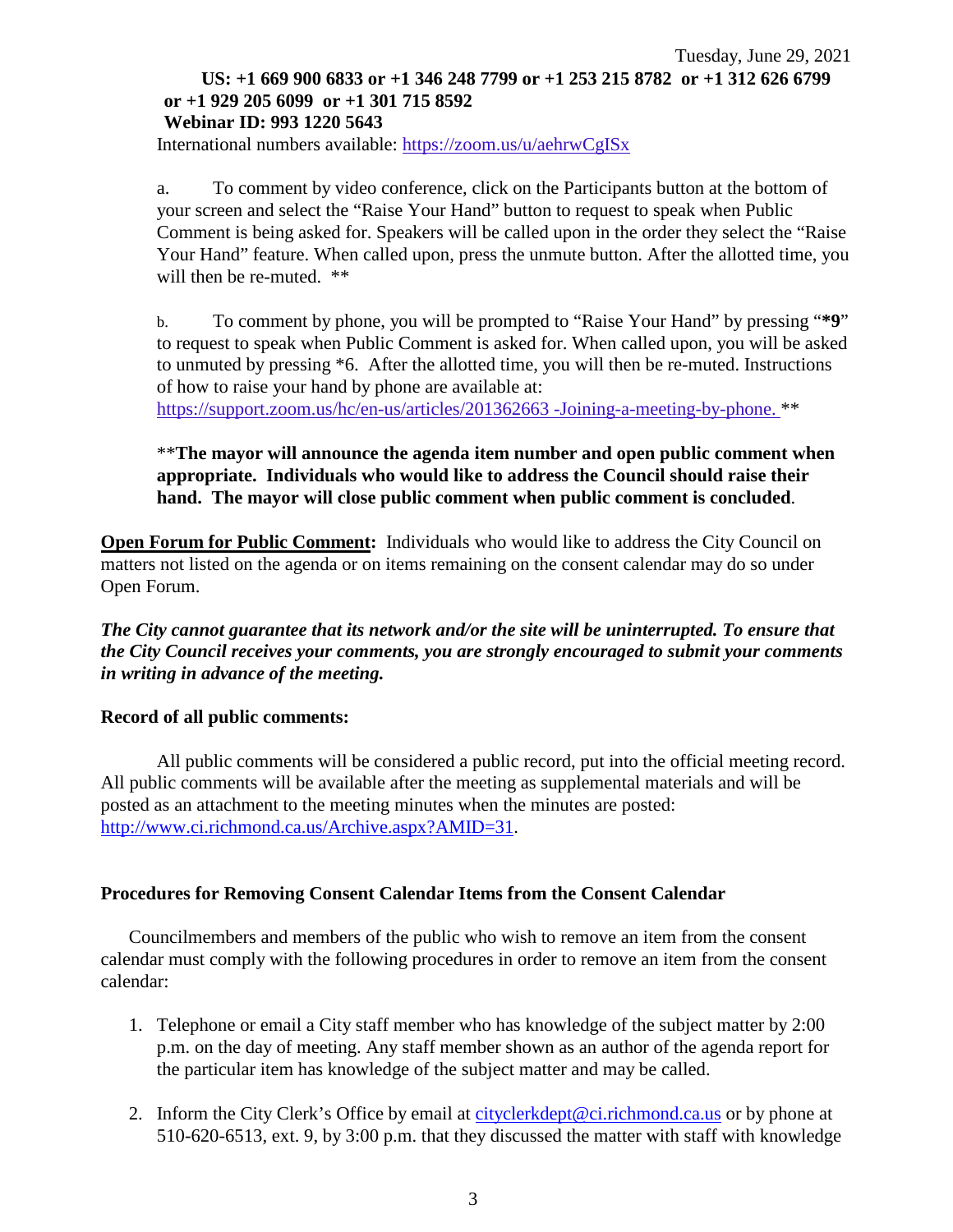Staff will be informed by the City Clerk's Office as soon as reasonably practicable after notice of the request to remove the item from the consent calendar. Staff may attend the meeting remotely.

#### **Accessibility for Individuals with Disabilities**

Upon request, the City will provide for written agenda materials in appropriate alternative formats, or disability-related modification or accommodation, including auxiliary aids or services and sign language interpreters, to enable individuals with disabilities to participate in and provide comments at/related to public meetings. Please submit a request, including your name, phone number and/or email address, and a description of the modification, accommodation, auxiliary aid, service or alternative format requested at least two days before the meeting. Requests should be emailed to [cityclerkdept@ci.richmond.ca.us](mailto:cityclerkdept@ci.richmond.ca.us) or submitted by phone at 510-620-6513, ext. 9, or 510-620-6509. Requests made by mail to City Clerk's Office, City Council meeting, 450 Civic Center Plaza, Richmond, CA 94804 must be received at least two days before the meeting. Requests will be granted whenever possible and resolved in favor of accessibility.

### **Effect of Advisory on In-person public participation**

During the pendency of the **Executive Orders N-29-20 and N-08-21**, the language in this Advisory portion of the agenda supersedes any language below in the meeting procedures contemplating inperson public comment.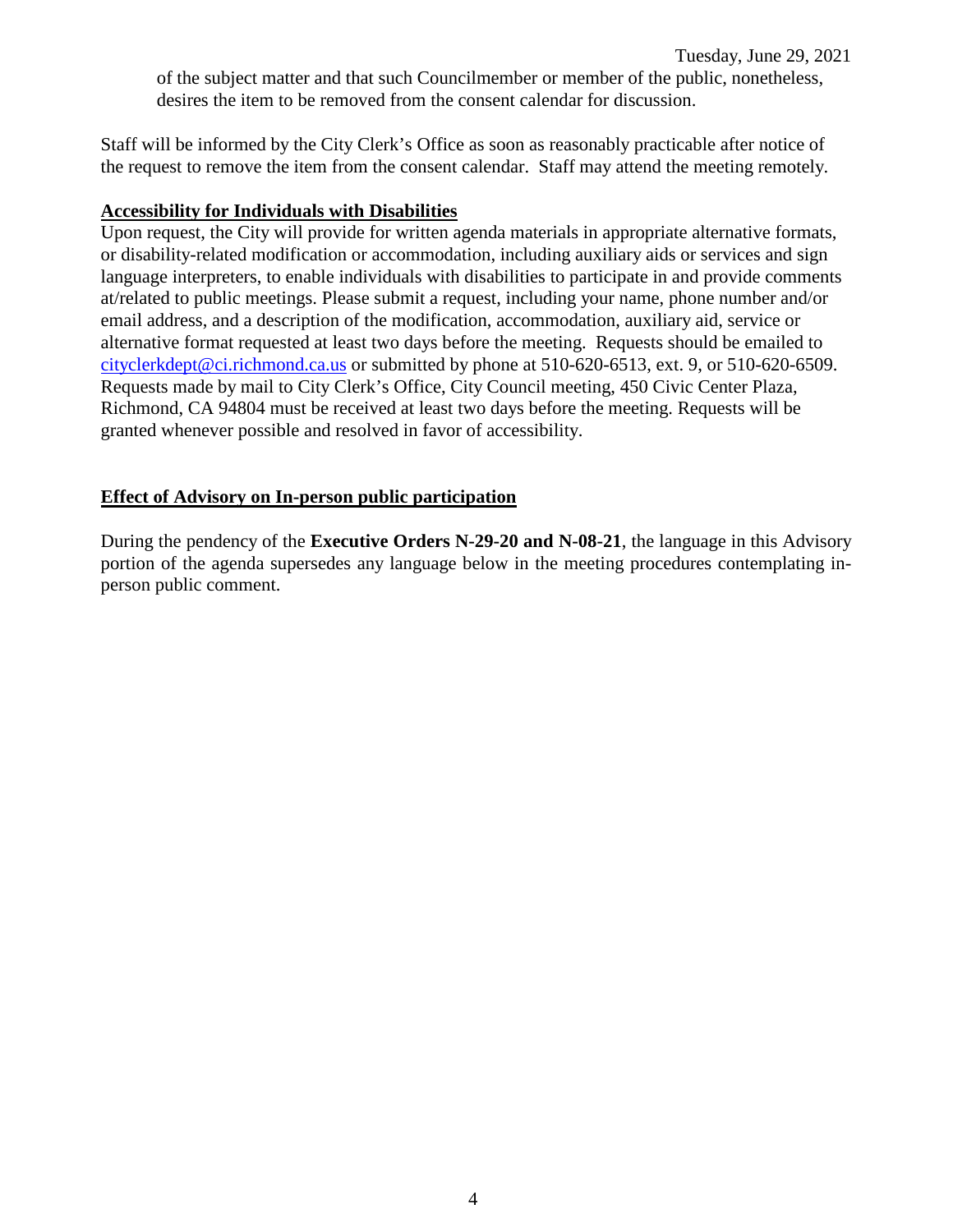# **MEETING PROCEDURES**

The City of Richmond encourages community participation at its City Council meetings and has established procedures that are intended to accommodate public input in a timely and time-sensitive way. As a courtesy to all members of the public who wish to participate in City Council meetings, please observe the following procedures:

**PUBLIC COMMENT ON AGENDA ITEMS:** Anyone who desires to address the City Council on items appearing on the agenda must complete and file a pink speaker's card with the City Clerk **prior** to the City Council's consideration of the item. Once the City Clerk has announced the item, no person shall be permitted to speak on the item other than those persons who have submitted their names to the City Clerk. Your name will be called when the item is announced for discussion. **Each speaker will be allowed up to TWO (2) MINUTES to address the City Council on NON-PUBLIC HEARING items listed on the agenda. Speakers are allowed up to THREE (3) minutes on PUBLIC HEARING items.**

**CONSENT CALENDAR:** Consent Calendar items are considered routine and will be enacted, approved or adopted by one motion unless a request for removal for discussion or explanation is received from the audience or the City Council. A member of the audience requesting to remove an item from the consent calendar that is sponsored by City staff must first complete a speaker's card and discuss the item with a City staff person who has knowledge of the subject material **prior** to filing the card with the City Clerk and **prior** to the City Council's consideration of Agenda Review. Councilmembers who request to remove an item from the consent calendar must do so during Agenda Review. An item removed from the Consent Calendar may be placed anywhere on the agenda following the City Council's agenda review.

**CONDUCT AT MEETINGS:** Richmond City Council meetings are limited public forums during which the City strives to provide an open, safe atmosphere and promote robust public debate. Members of the public, however, must comply with state law, as well as the City's laws and procedures and may not actually disrupt the orderly conduct of these meetings. The public, for example, may not shout or use amplifying devices, must submit comment cards and speak during their allotted time, may not create a physical disturbance, may not speak on matters unrelated to issues within the jurisdiction of the City Council or the agenda item at hand, and may not cause immediate threats to public safety.

**CITY HARASSMENT POLICY:** The City invites public comment and critique about its operations, including comment about the performance of its public officials and employees, at the public meetings of the City Council and boards and commissions. However, discriminatory or harassing comments about or in the presence of City employees, even comments by third parties, may create a hostile work environment, if severe or pervasive. The City prohibits harassment against an applicant, employee, or contractor on the basis of race, religious creed, color, national origin, ancestry, physical disability, medical condition, mental disability, marital status, sex (including pregnancy, childbirth, and related medical conditions), sexual orientation, gender identity, age or veteran status, or any other characteristic protected by federal, state or local law. In order to acknowledge the public's right to comment on City operations at public meetings, which could include comments that violate the City's harassment policy if such comments do not cause an actual disruption under the Council Rules and Procedures, while taking reasonable steps to protect City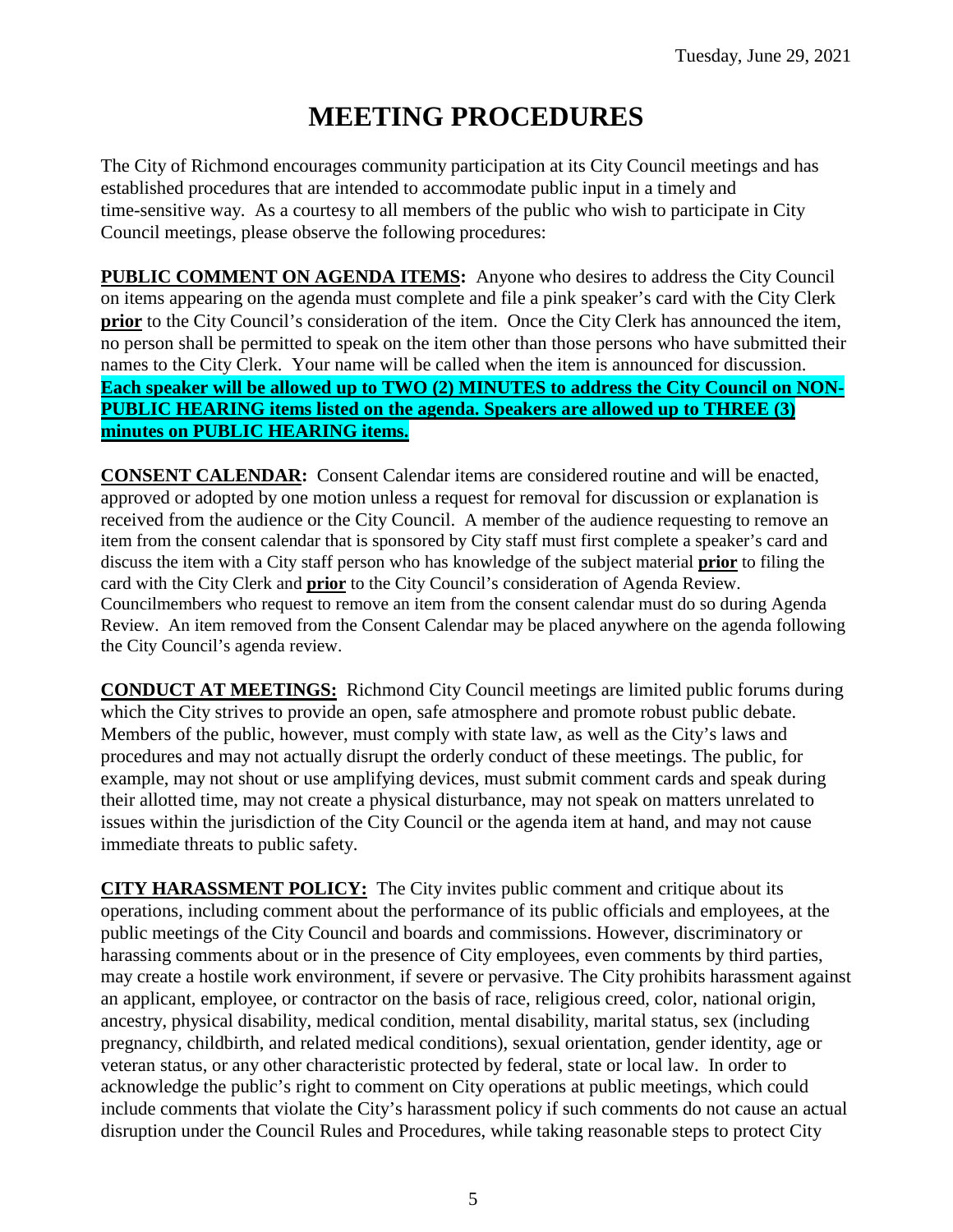employees from discrimination and harassment, City Boards and Commissions shall adhere to the following procedures. If any person makes a harassing remark at a public meeting that violates the above City policy prohibiting harassment, the presiding officer of the meeting may, at the conclusion of the speaker's remarks and allotted time: (a) remind the public that the City's Policy Regarding Harassment of its Employees is contained in the written posted agenda; and (b) state that comments in violation of City policy are not condoned by the City and will play no role in City decisions. If any person makes a harassing remark at a public meeting that violates the above City policy, any City employee in the room who is offended by remarks violating the City's policy is excused from attendance at the meeting. No City employee is compelled to remain in attendance where it appears likely that speakers will make further harassing comments. If an employee leaves a City meeting for this reason, the presiding officer may send a designee to notify any offended employee who has left the meeting when those comments are likely concluded so that the employee may return to the meeting. The presiding officer may remind an employee or any council or board or commission member that he or she may leave the meeting if a remark violating the City's harassment policy is made. These procedures supplement the Council Rules and Procedures relating to disruption of orderly conduct at Council meetings.

Any law enforcement officer on duty or whose service is commanded by the presiding officer shall be Sergeant-at-Arms of the Council meetings. He/she, or they, shall carry out all orders and instructions given by the presiding officer for the purpose of maintaining order and decorum at the Council meetings (City Council Rules of Procedure and Order Section III F, RMC Section 2.12.030).

**\*\*\*\*\*\*\*\*\*\*\*\*\*\*\*\*\*\*\*\*\*\*\*\*\*\*\*\*\*\*\*\*\*\*\*\*\*\*\*\*\*\*\*\*\*\*\*\*\*\*\*\*\*\*\*\*\*\***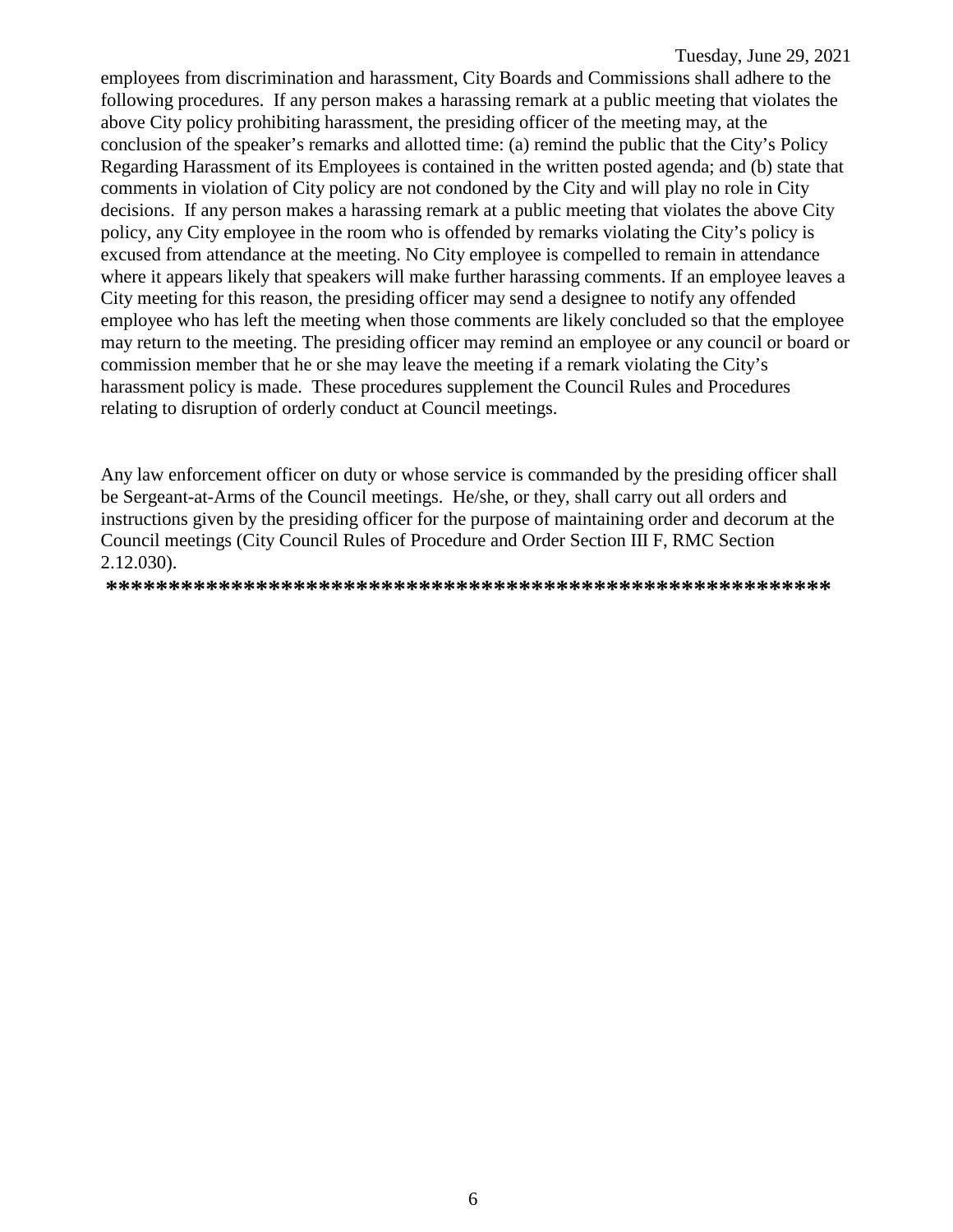## **SPECIAL OPEN SESSION TO HEAR PUBLIC COMMENT BEFORE CLOSED SESSION**

4:30 p.m.

## **A. ROLL CALL**

## **CLOSED SESSION**

#### **CITY COUNCIL**

CONFERENCE WITH LEGAL COUNSEL - EXISTING LITIGATION (paragraph (1) of Subdivision [d] of Government Code Section 54956.9):

Richmond Shoreline Alliance, SPRAWLDEF, Citizens for East Shore Parks, Sunflower Alliance, and GreenAction for Health and Environmental Justice v. City of Richmond

SPRAWLDEF et al. v. City of Richmond North Coast Rivers Alliance et al./ Point Molate Alliance et al. v. City of Richmond

CONFERENCE WITH LEGAL COUNSEL - ANTICIPATED LITIGATION (Significant exposure to litigation pursuant to paragraph (2) or (3) of Subdivision (d) [as applicable] of Government Code Section 54956.9): Three cases.

In light of the California Court of Appeals' decision in Fowler v. City of Lafayette, the City Attorney's Office is attaching to this agenda two letters regarding the amended judgment and various agreements related to Point Molate. These letters provide the existing facts and circumstances for going into closed session on these items pursuant to California Government Code Section 54956.9(d)(2).

PUBLIC EMPLOYEE DISCIPLINE/DISMISSAL/RELEASE (Government Code Section 54957)

Titles: City Manager and City Attorney

CONFERENCE WITH LABOR NEGOTIATORS (Government Code Section 54957.6):

Agency Representatives: Jack Hughes Employee organizations:

1. SEIU Local 1021 Full Time Unit

- 2. SEIU Local 1021 Part Time Unit
- 3. IFPTE Local 21 Mid-Level Management Unit
- 4. IFPTE Local 21 Executive Management Unit
- 5. Richmond Police Officers Association RPOA
- 6. Richmond Police Management Association RPMA
- 7. IAFF Local 188
- 8. Richmond Fire Management Association RFMA

#### **B. PUBLIC COMMENT BEFORE CLOSED SESSION**

## **C. ADJOURN TO CLOSED SESSION**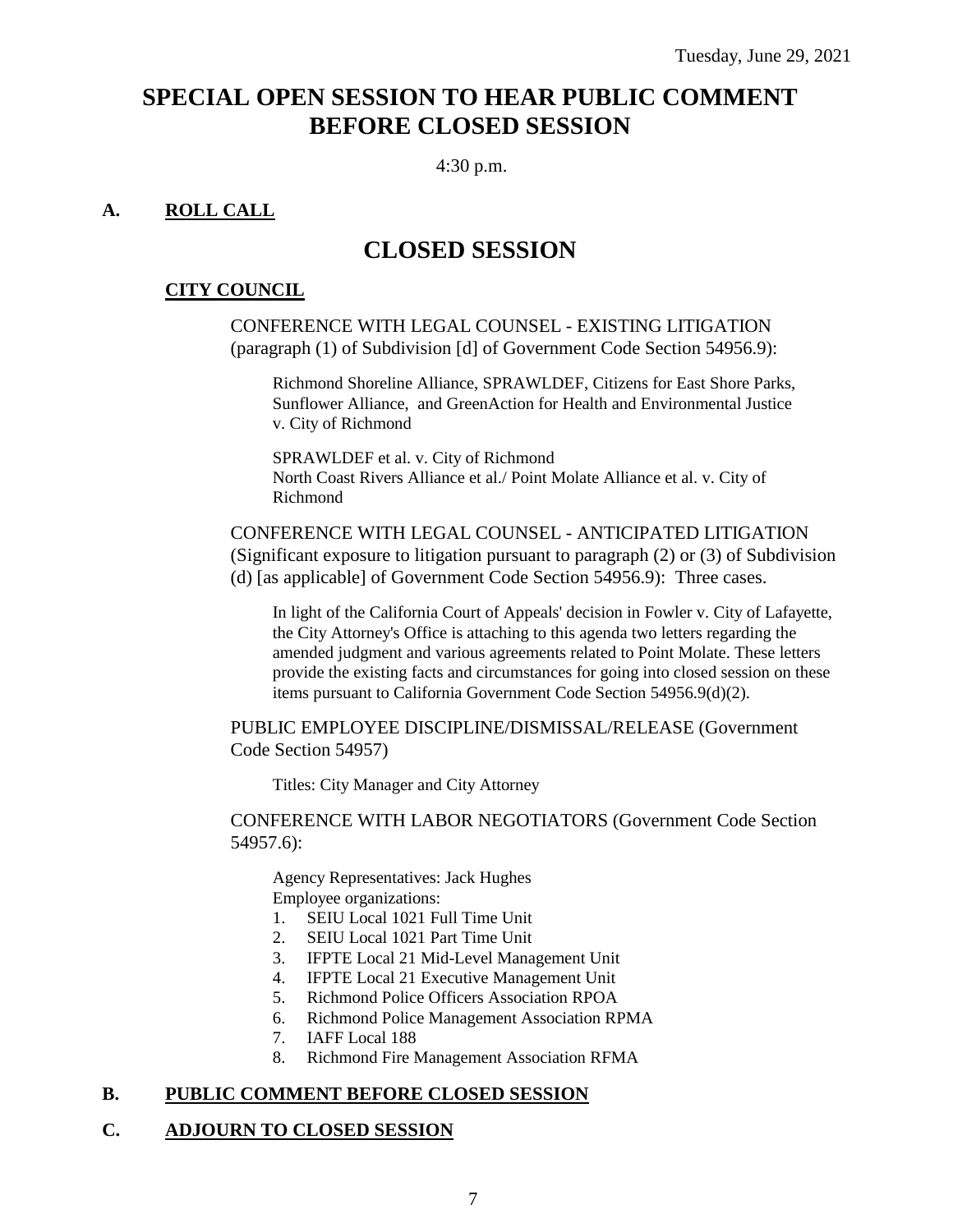## **SPECIAL MEETING OF THE RICHMOND HOUSING AUTHORITY**

## 6:20 p.m.

### **A. ROLL CALL**

- **B. PUBLIC COMMENT INSTRUCTIONAL VIDEO**
- **C. STATEMENT OF CONFLICT OF INTEREST**
- **D. REPORT FROM THE EXECUTIVE DIRECTOR**
- **E. OPEN FORUM FOR PUBLIC COMMENT**
- **F. AGENDA REVIEW**

### **G. HOUSING AUTHORITY CONSENT CALENDAR**

- **G-1.** ADOPT a resolution approving a contract amendment with Vacant Property Security, LLC (VPS) to secure Nystrom Village vacant units, in an amount of \$117,216, for a new total not to exceed amount of \$432,216 ending July 1, 2024 - Richmond Housing Authority (Nannette Beacham 510-621-1300).
- **G-2.** ADOPT a resolution approving a sole source license agreement with Yardi Computer Systems, Inc. to provide the computer software required to administer the Low-Income Public Housing Program in an amount not to exceed \$65,000 (approximately \$21,000 annually depending on use of support hours) ending July 1, 2024 - Richmond Housing Authority (Nannette Beacham 510-621-1309).

#### **H. ADJOURNMENT**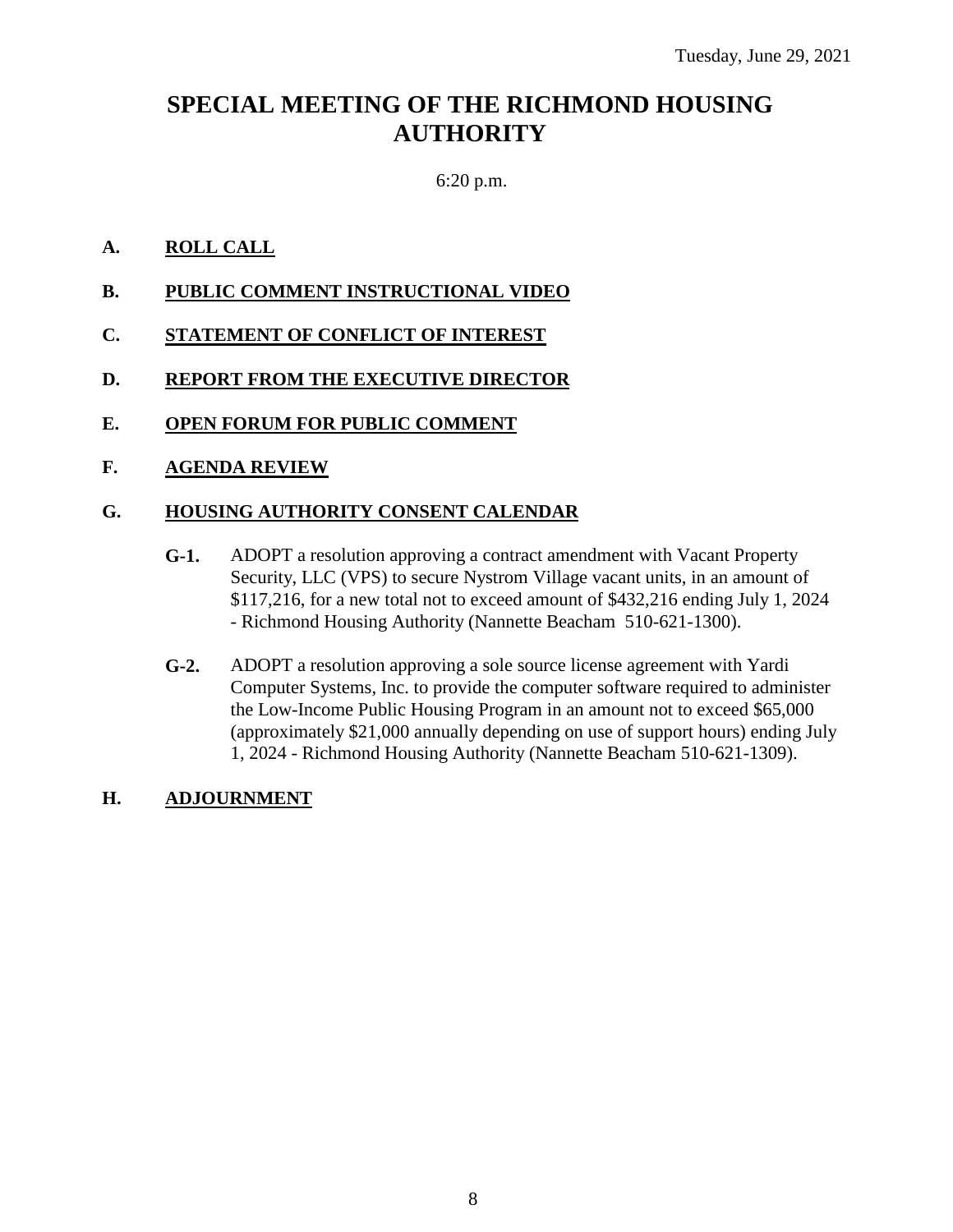## **SPECIAL JOINT MEETING OF THE RICHMOND HOUSING AUTHORITY/RICHMOND CITY COUNCIL**

6:25 p.m.

### **A. ROLL CALL**

- **B. STATEMENT OF CONFLICT OF INTEREST**
- **C. OPEN FORUM FOR PUBLIC COMMENT**

### **D. AGENDA REVIEW**

### **E. JOINT HOUSING AUTHORITY/CITY COUNCIL CONSENT CALENDAR**

**E-1.** ADOPT a joint resolution approving the proposed Fiscal Year (FY) 2021-2022 Richmond Housing Authority's budget with estimated revenues of \$3,971,267 and total expenditures of \$5,113,095; and APPROVE an RHA subsidy from the City of Richmond General Fund in the amount of \$1,141,828, which will provide sufficient revenue to match anticipated expenditures and balance the RHA budget to \$5,113,095 in estimated revenues and \$5,113,095 in expenditures - Richmond Housing Authority (Nannette J. Beacham 510-621-1300).

#### **F. ADJOURNMENT**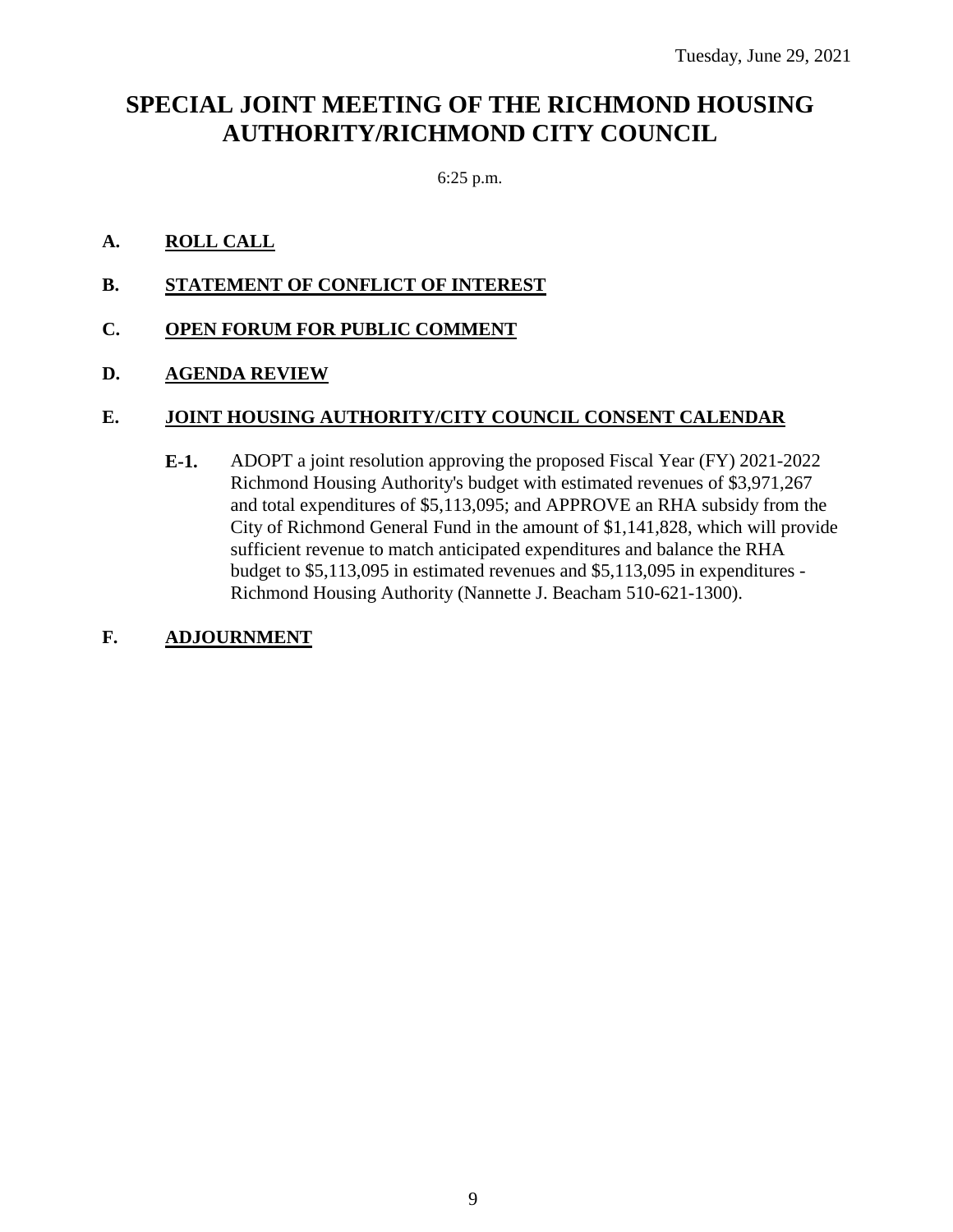## **SPECIAL MEETING OF THE RICHMOND CITY COUNCIL**

6:30 p.m.

## **A. ROLL CALL**

- **B. STATEMENT OF CONFLICT OF INTEREST**
- **C. AGENDA REVIEW**

#### **D. REPORT FROM THE CITY ATTORNEY OF FINAL DECISIONS MADE DURING CLOSED SESSION**

- **E. REPORT FROM THE CITY MANAGER**
- **F. CRIME REPORT FROM POLICE CHIEF**
- **G. OPEN FORUM FOR PUBLIC COMMENT**

#### **H. CITY COUNCIL CONSENT CALENDAR**

- **H-1.** APPROVE appointments for the Mayor and Councilmembers to Regional Committees, Ad-Hoc Committees and Liaison Positions for the year of 2021 - Office of the Mayor (Mayor Tom Butt 510-620-6503).
- **H-2.** APPROVE the appointment of Ameila Morgan to the Oakland Airport-Community Noise Management Forum - Office of the Mayor (Mayor Tom Butt 510-620-6503).
- **H-3.** APPROVE the contract addendum to the Production Agreement with Pyro Spectaculars North Inc., for the cancellation and payment of liquidated damages in the amount of \$20,000 for the fireworks celebrations on July 3, 2020 and July 3, 2021; EXTEND the contract to include the July 3, 2022 fireworks celebrations and ACCEPT a fifty percent credit from the vendor in the amount of \$10,000 to apply towards the July 3, 2022 fireworks celebrations - Library and Community Services Department (LaShonda White/Kymberlyn Carson-Thrower 510-620- 6789).
- **H-4.** ADOPT a resolution to amend the Port of Richmond FMC Tariff No.3 reflecting a two (2) percent increase in tariff rates as approved by the Executive Committee of the California Association of Port Authorities (CAPA) - Port Department (Shasa Curl 510-620-6512).